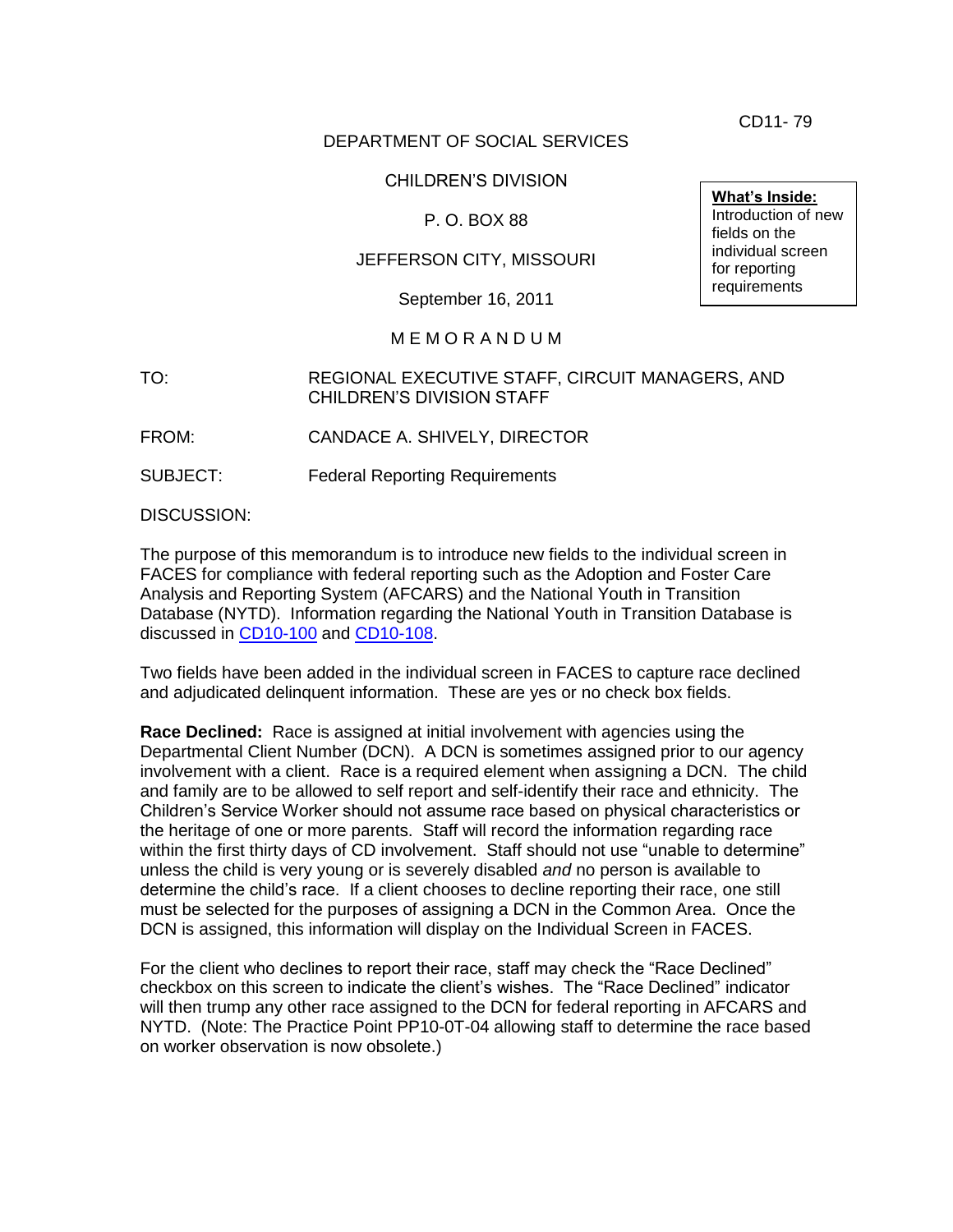If the user is adding an individual, the checkbox will be blank and open for user input. If the user is updating an individual, this field may contain previous information and the checkbox will open for editing.

If the user has selected the checkbox for this question by mistake, the user will be allowed to unselect the checkbox. Users will be able to deselect a checkbox by simply clicking on the already marked checkbox which will remove the selection. This is also applicable if the youth declares their race at a later point in time.

**Adjudicated Delinquent:** Information in this field captures whether or not a youth in the served population was ever adjudicated as a delinquent by a State or Federal court of competent jurisdiction. It will consist of the field literal "Adjudicated Delinquent" preceded by a checkbox.

If the user is adding an individual the checkbox will be blank and open for user input. If the user is updating an individual, this field may contain previous information and the checkbox will open for editing.

If the user has selected the checkbox for this question by mistake, the user will be allowed to unselect the checkbox. Users will be able to deselect a checkbox by simply clicking on the already marked checkbox which will remove the selection.

Staff should review individual screen information and check the race declined or adjudicated delinquent boxes as applicable on all alternative care clients.

## **NECESSARY ACTION**

- 1. Review this memorandum with all Children"s Division staff.
- 2. All questions should be cleared through normal supervisory channels and directed to:

| <b>PDS CONTACT</b>        | <b>PROGRAM MANAGER</b> |
|---------------------------|------------------------|
| Sally A. Gaines           | Dena Driver            |
| 573-522-6279              | 573-751-3171           |
| Sally.A.Gaines@dss.mo.gov | Dena.Driver@dss.mo.gov |
|                           |                        |

#### **CHILD WELFARE MANUAL REVISIONS** N/A

**FORMS AND INSTRUCTIONS** N/A

## **REFERENCE DOCUMENTS AND RESOURCES**

National Resource Center for Youth Development: [https://www.nrccwdt.org/resources/nytd/nytd\\_home.html](https://www.nrccwdt.org/resources/nytd/nytd_home.html)

Administration for Children and Families:

<http://www.acf.hhs.gov/programs/cb/systems/index.htm#nytd>

## **RELATED STATUTE**

Foster Care Independence Act (1999)